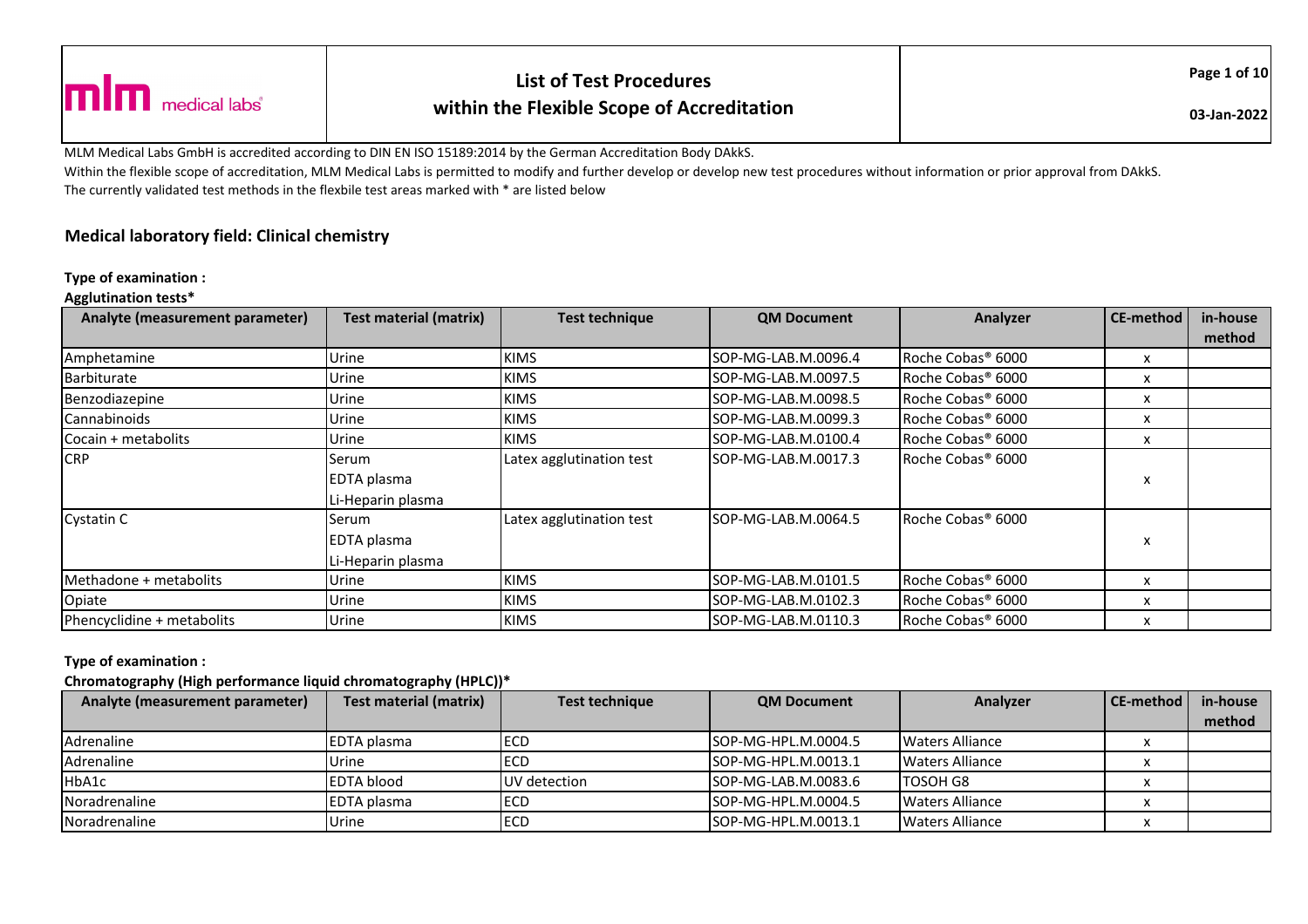

# **List of Test Procedureswithin the Flexible Scope of Accreditation**

**Type of examination:** 

## **Flow cytometry\***

| Analyte (measurement parameter) | <b>Test material (matrix)</b> | <b>Test technique</b>       | <b>QM Document</b>         | Analyzer       | CE-method | in-house |
|---------------------------------|-------------------------------|-----------------------------|----------------------------|----------------|-----------|----------|
|                                 |                               |                             |                            |                |           | method   |
| Complete blood count            | <b>EDTA blood</b>             | Cell-number determination / | ISOP-MG-LAB.M.0125.3       | Sysmex XN-1000 |           |          |
|                                 |                               | <b>Idifferentiation</b>     |                            |                |           |          |
| <b>Blood count</b>              | <b>EDTA blood</b>             | Cell-number determination / | ISOP-MG-LAB.M.0125.3       | Sysmex XN-1000 |           |          |
|                                 |                               | <b>differentiation</b>      |                            |                |           |          |
| Reticulocytes                   | <b>EDTA blood</b>             | Cell-number determination / | <b>SOP-MG-LAB.M.0125.3</b> | Sysmex XN-1000 |           |          |
|                                 |                               | differentiation             |                            |                |           |          |

# **Type of examination:**

**Electrochemical tests\***

| Analyte (measurement parameter) | <b>Test material (matrix)</b> | <b>Test technique</b> | <b>QM Document</b>   | Analyzer                      | CE-method    | in-house |
|---------------------------------|-------------------------------|-----------------------|----------------------|-------------------------------|--------------|----------|
|                                 |                               |                       |                      |                               |              | method   |
| Chloride                        | Serum                         | Potentiometry (ISE)   | ISOP-MG-LAB.M.0034.3 | Roche Cobas <sup>®</sup> 6000 |              |          |
|                                 | Li-Heparin plasma             |                       |                      |                               |              |          |
|                                 | Urine                         |                       |                      |                               |              |          |
| Potassium                       | Serum                         | Potentiometry (ISE)   | ISOP-MG-LAB.M.0024.4 | Roche Cobas <sup>®</sup> 6000 |              |          |
|                                 | Li-Heparin plasma             |                       |                      |                               | $\lambda$    |          |
|                                 | Urine                         |                       |                      |                               |              |          |
| Sodium                          | Serum                         | Potentiometry (ISE)   | ISOP-MG-LAB.M.0033.4 | Roche Cobas <sup>®</sup> 6000 |              |          |
|                                 | Li-Heparin plasma             |                       |                      |                               | $\cdot$<br>ᄉ |          |
|                                 | Urine                         |                       |                      |                               |              |          |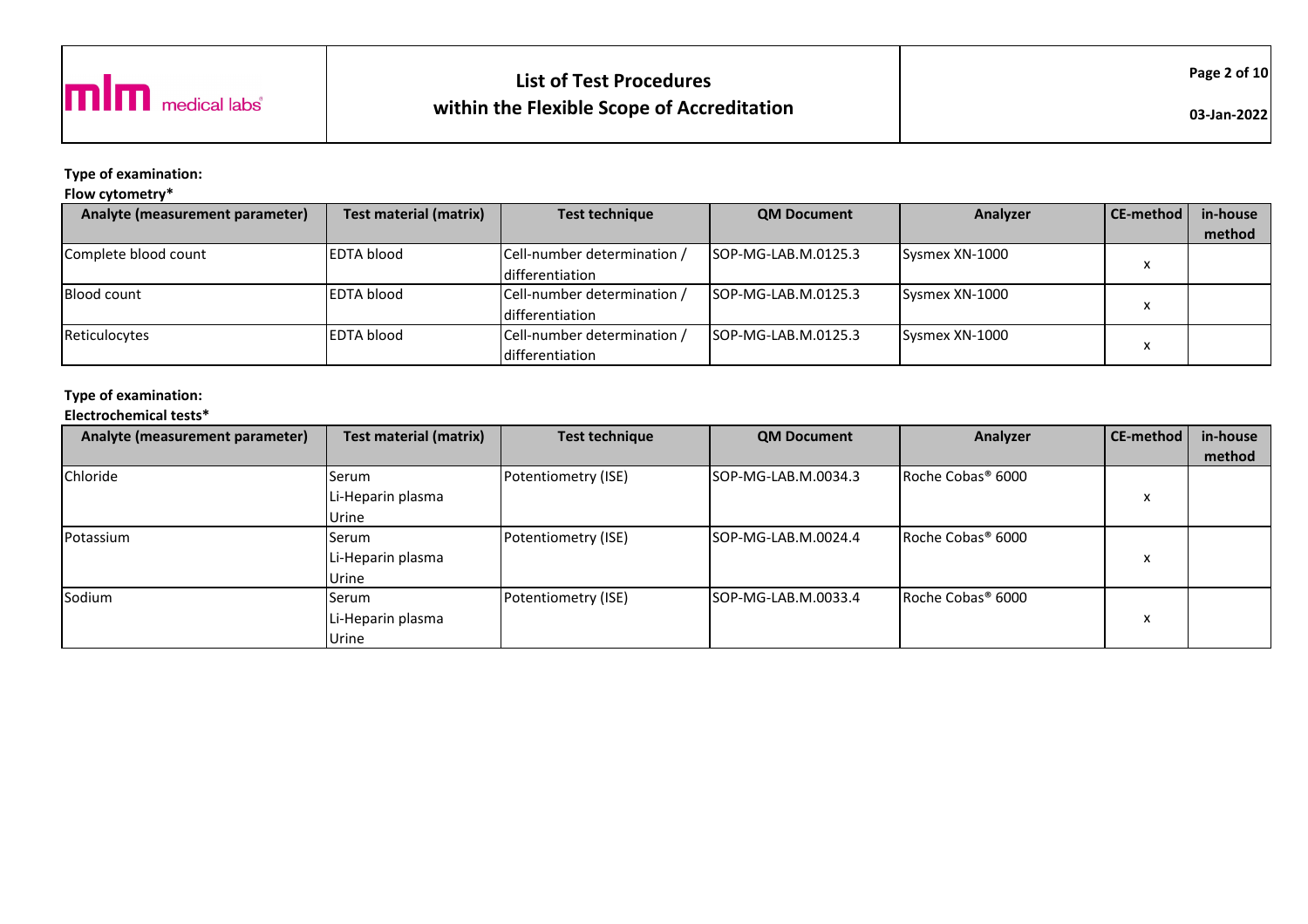

# **List of Test Procedureswithin the Flexible Scope of Accreditation**

**Type of examination:** 

## **Coagulometry\***

| Analyte (measurement parameter) | <b>Test material (matrix)</b> | <b>Test technique</b> | <b>QM Document</b>   | Analyzer                             | <b>CE-method</b> | in-house |
|---------------------------------|-------------------------------|-----------------------|----------------------|--------------------------------------|------------------|----------|
|                                 |                               |                       |                      |                                      |                  | method   |
| <b>laPTT</b>                    | Citrate plasma                | Coagulometry          | SOP-MG-LAB.M.0076.4  | Stago STA Compact Max <sup>®</sup> 3 |                  |          |
| D-Dimer                         | Citrate plasma                | Coagulometry          | ISOP-MG-LAB.M.0078.2 | Stago STA Compact Max <sup>®</sup> 3 |                  |          |
| Fibrinogen                      | Citrate plasma                | Coagulometry          | ISOP-MG-LAB.M.0075.4 | Stago STA Compact Max <sup>®</sup> 3 |                  |          |
| Prothrombin time (PT/Quick/INR) | Citrate plasma                | Coagulometry          | ISOP-MG-LAB.M.0077.4 | Stago STA Compact Max <sup>®</sup> 3 |                  |          |
| Thrombin time                   | Citrate plasma                | Coagulometry          | ISOP-MG-LAB.M.0086.3 | Stago STA Compact Max <sup>®</sup> 3 |                  |          |

#### **Type of examination:**

### **Ligand assays\***

| Analyte (measurement parameter) | <b>Test material (matrix)</b> | <b>Test technique</b> | <b>QM Document</b>  | Analyzer                      | CE-method | in-house |
|---------------------------------|-------------------------------|-----------------------|---------------------|-------------------------------|-----------|----------|
|                                 |                               |                       |                     |                               |           | method   |
| Cortisol                        | Serum                         | <b>ECLIA</b>          | SOP-MG-LAB.M.0003.3 | Roche Cobas <sup>®</sup> 6000 |           |          |
|                                 | EDTA plasma                   |                       |                     |                               | x         |          |
|                                 | Li-Heparin plasma             |                       |                     |                               |           |          |
| C-peptide                       | Serum                         | <b>ECLIA</b>          | SOP-MG-LAB.M.0039.5 | Roche Cobas <sup>®</sup> 6000 |           |          |
|                                 | EDTA plasma                   |                       |                     |                               |           |          |
|                                 | Li-Heparin plasma             |                       |                     |                               | x         |          |
|                                 | Urine                         |                       |                     |                               |           |          |
| Estradiol                       | Serum                         | <b>ECLIA</b>          | SOP-MG-LAB.M.0089.4 | Roche Cobas <sup>®</sup> 6000 |           |          |
|                                 | EDTA plasma                   |                       |                     |                               | x         |          |
|                                 | Li-Heparin plasma             |                       |                     |                               |           |          |
| Ferritin                        | Serum                         | <b>ECLIA</b>          | SOP-MG-LAB.M.0025.4 | Roche Cobas <sup>®</sup> 6000 |           |          |
|                                 | EDTA plasma                   |                       |                     |                               | x         |          |
|                                 | Heparin plasma                |                       |                     |                               |           |          |
| <b>FSH</b>                      | Serum                         | <b>ECLIA</b>          | SOP-MG-LAB.M.0012.2 | Roche Cobas <sup>®</sup> 6000 |           |          |
|                                 | EDTA plasma                   |                       |                     |                               | x         |          |
|                                 | Heparin plasma                |                       |                     |                               |           |          |
| FT3                             | Serum                         | <b>ECLIA</b>          | SOP-MG-LAB.M.0069.2 | Roche Cobas <sup>®</sup> 6000 |           |          |
|                                 | EDTA plasma                   |                       |                     |                               | x         |          |
|                                 | Li-Heparin plasma             |                       |                     |                               |           |          |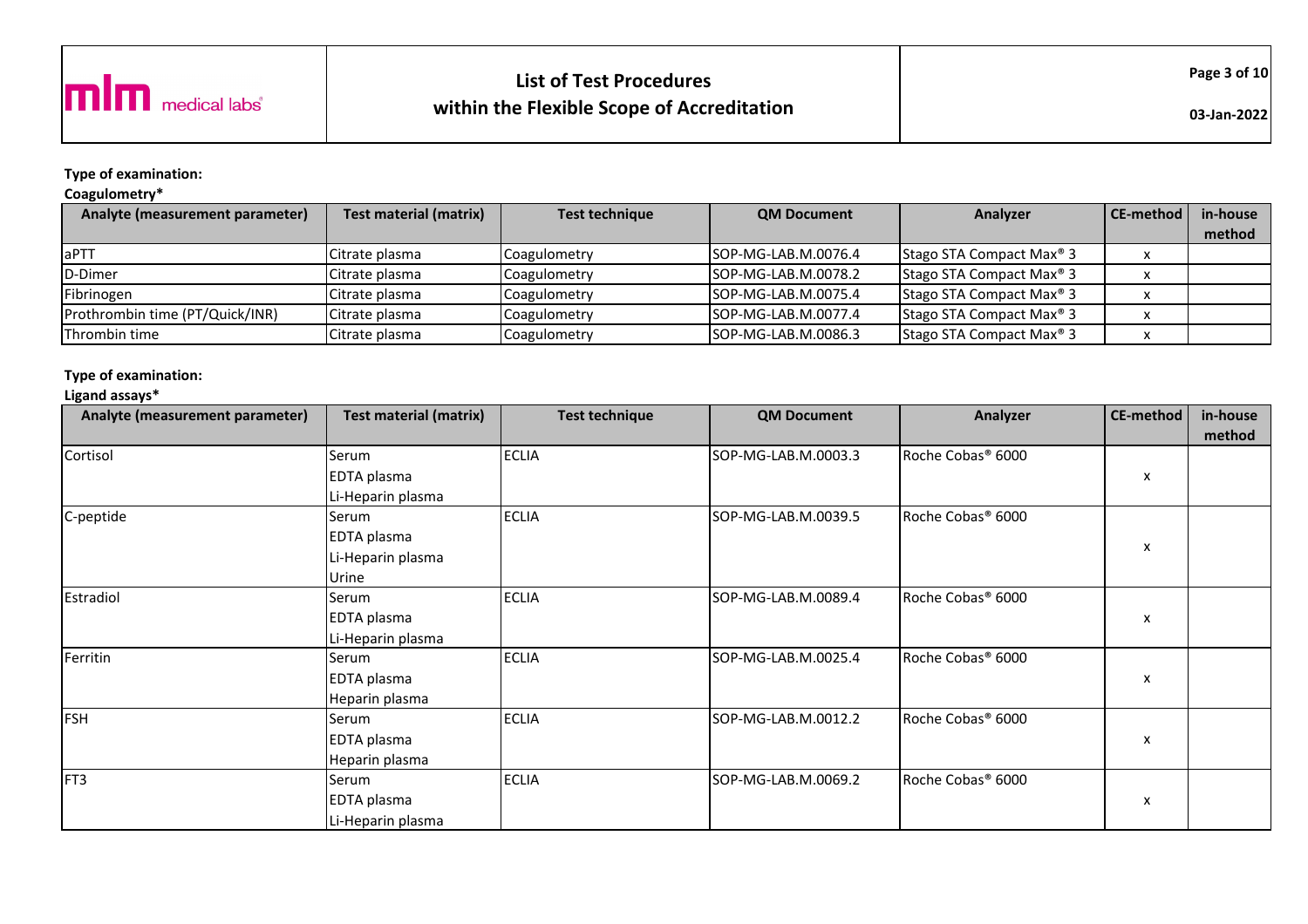

Wizard 2470

x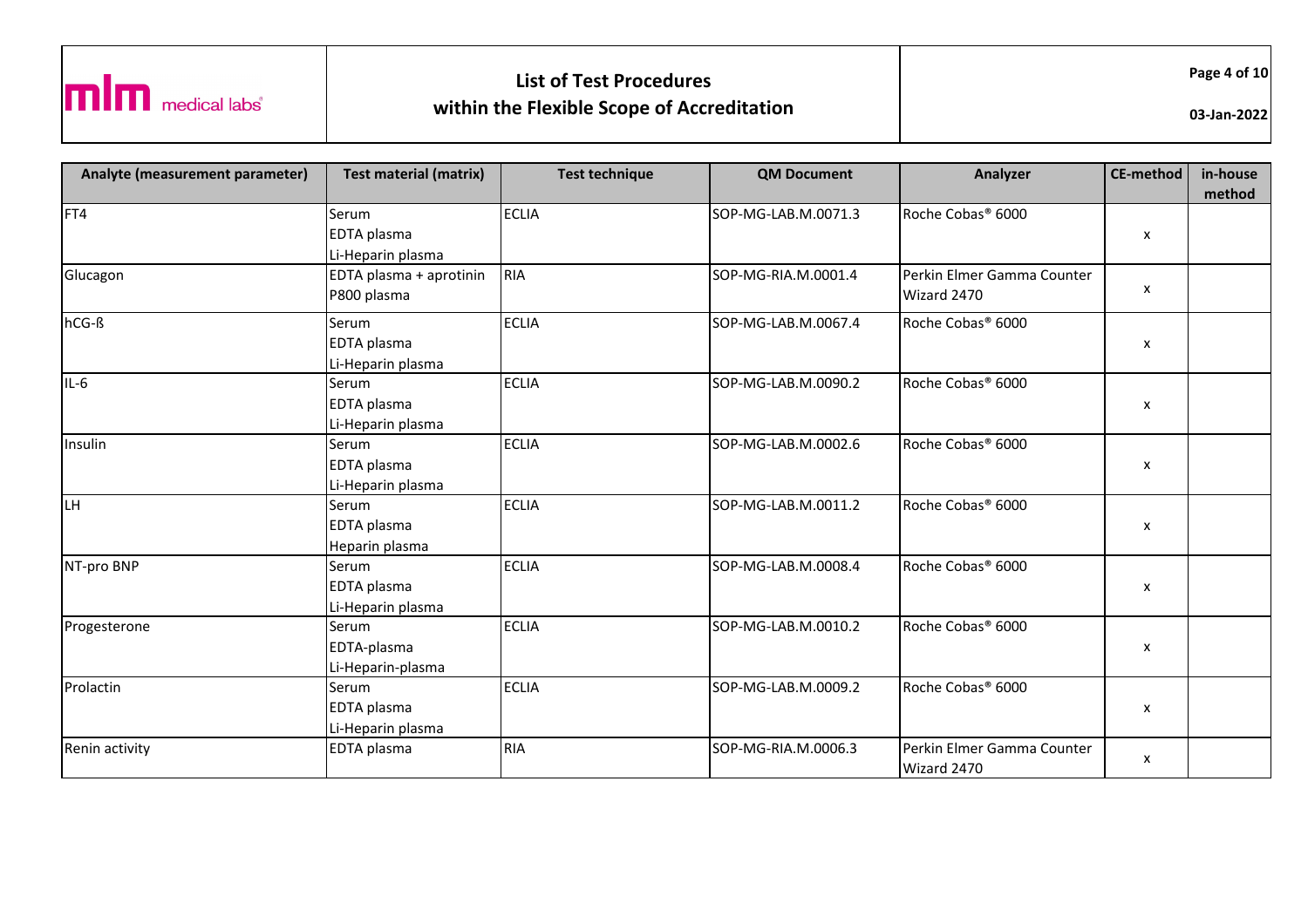

ECLIA SOP-MG-LAB.M.0070.3 Roche Cobas® 6000

x

|                           | Li-Heparin plasma |              |                     |                               |              |
|---------------------------|-------------------|--------------|---------------------|-------------------------------|--------------|
| Testosterone              | Serum             | <b>ECLIA</b> | SOP-MG-LAB.M.0095.2 | Roche Cobas <sup>®</sup> 6000 |              |
|                           | EDTA plasma       |              |                     |                               | $\mathsf{x}$ |
|                           | Li-Heparin plasma |              |                     |                               |              |
| Tricyclic antidepressants | Urine             | EIA          | SOP-MG-LAB.M.0048.5 | Roche Cobas <sup>®</sup> 6000 | X            |
| Troponin T                | Serum             | <b>ECLIA</b> | SOP-MG-LAB.M.0079.5 | Roche Cobas <sup>®</sup> 6000 |              |
|                           | EDTA plasma       |              |                     |                               | $\mathsf{x}$ |
|                           | Heparin plasma    |              |                     |                               |              |
| TSH                       | Serum             | <b>ECLIA</b> | SOP-MG-LAB.M.0072.3 | Roche Cobas <sup>®</sup> 6000 |              |
|                           | EDTA plasma       |              |                     |                               | $\mathsf{x}$ |
|                           | Li-Heparin plasma |              |                     |                               |              |
| 25-OH-Vitamin D3          | Serum             | <b>ECLIA</b> | SOP-MG-LAB.M.0130.2 | Roche Cobas <sup>®</sup> 6000 |              |
|                           | EDTA plasma       |              |                     |                               | $\mathsf{x}$ |
|                           | Li-Heparin plasma |              |                     |                               |              |

#### **Type of examination:**

T4 Serum

EDTA plasma

**Microscopy\***

| Analyte (measurement parameter) | <b>Test material (matrix)</b> | Test technique          | <b>QM Document</b>   | Analyzer | l CE-method | in-house |
|---------------------------------|-------------------------------|-------------------------|----------------------|----------|-------------|----------|
|                                 |                               |                         |                      |          |             | method   |
| Urine sediment                  | <b>Urine</b>                  | Bright-field microscopy | ISOP-MG-LAB.M.0082.3 | Manual   |             |          |

#### **Type of examination:**

#### **Osmometry**

| Analyte (measurement parameter) | Test material (matrix) | <b>Test technique</b> | <b>QM Document</b>   | Analyzer                     | l CE-method l | in-house |
|---------------------------------|------------------------|-----------------------|----------------------|------------------------------|---------------|----------|
|                                 |                        |                       |                      |                              |               | method   |
| <b>Osmolality</b>               | Serum                  | Cryoscopy             | ISOP-MG-MDL.M.0020.2 | <b>IAdvanced Instruments</b> |               |          |
|                                 | Urine                  |                       |                      | Micro Osmometer              |               |          |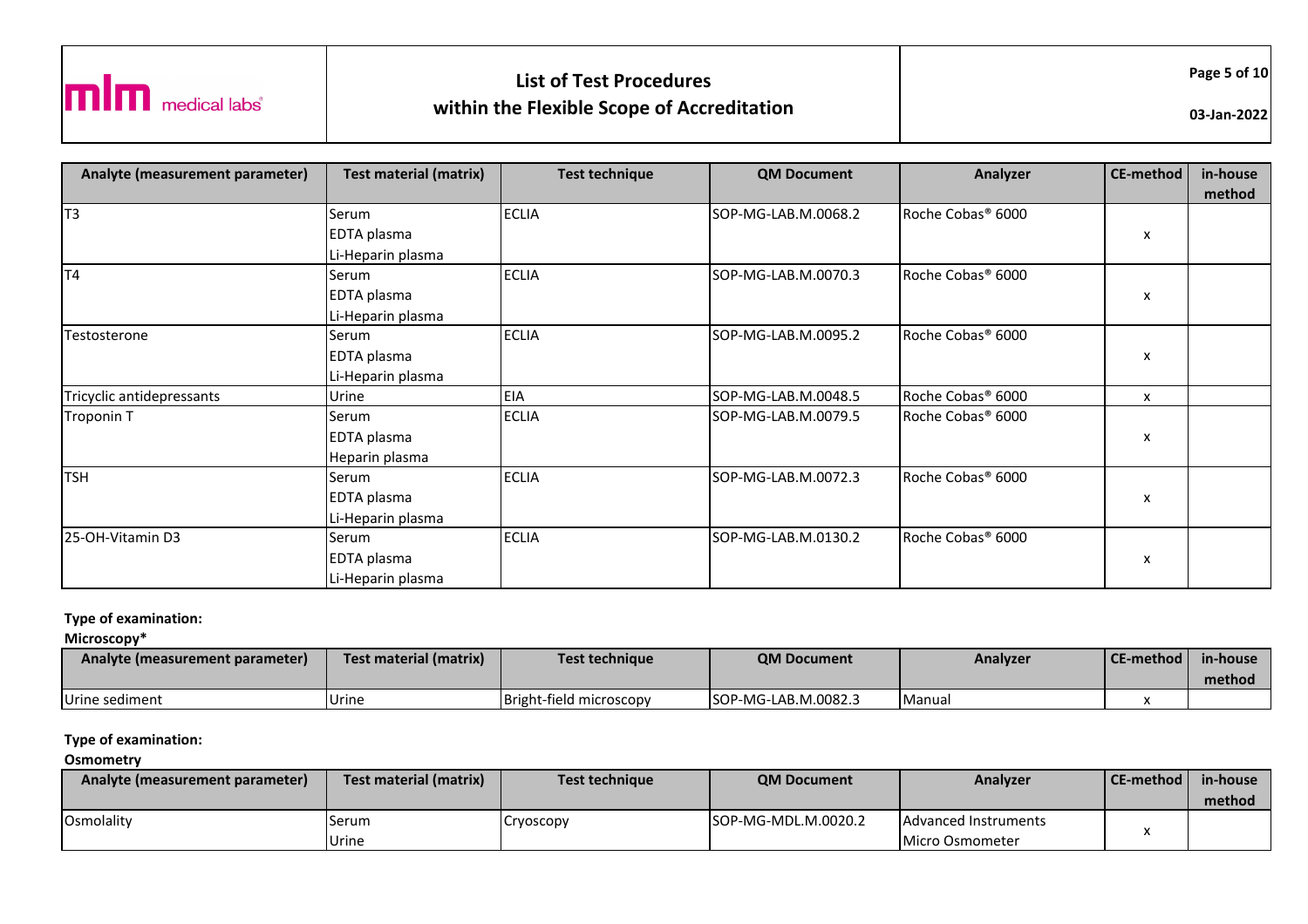

# **List of Test Procedureswithin the Flexible Scope of Accreditation**

**03-Jan-2022**

**Type of examination:** 

**Spectrometry (Photometry)\***

| Analyte (measurement parameter) | <b>Test material (matrix)</b> | <b>Test technique</b>  | <b>QM Document</b>  | Analyzer                      | CE-method          | in-house<br>method |
|---------------------------------|-------------------------------|------------------------|---------------------|-------------------------------|--------------------|--------------------|
| ALAT (ALT, GPT)                 | Serum                         | Photometry             | SOP-MG-LAB.M.0019.3 | Roche Cobas <sup>®</sup> 6000 |                    |                    |
|                                 | EDTA plasma                   |                        |                     |                               | X                  |                    |
|                                 | Li-Heparin plasma             |                        |                     |                               |                    |                    |
| Albumin                         | Serum                         | Photometry             | SOP-MG-LAB.M.0029.3 | Roche Cobas <sup>®</sup> 6000 |                    |                    |
|                                 | EDTA plasma                   |                        |                     |                               | X                  |                    |
|                                 | Li-Heparin plasma             |                        |                     |                               |                    |                    |
| Alkaline phosphatase            | Serum                         | Photometry             | SOP-MG-LAB.M.0028.3 | Roche Cobas <sup>®</sup> 6000 |                    |                    |
|                                 | Li-Heparin plasma             |                        |                     |                               | x                  |                    |
| Alcohol/ Ethanol                | Serum                         | Photometry             | SOP-MG-LAB.M.0103.2 | Roche Cobas <sup>®</sup> 6000 |                    |                    |
|                                 | EDTA-Plasma                   |                        |                     |                               |                    |                    |
|                                 | Li-Heparin-Plasma             |                        |                     |                               | X                  |                    |
|                                 | Urin                          |                        |                     |                               |                    |                    |
| Amylase $\alpha$                | Serum                         | Photometry             | SOP-MG-LAB.M.0058.3 | Roche Cobas <sup>®</sup> 6000 |                    |                    |
|                                 | Li-Heparin plasma             |                        |                     |                               | X                  |                    |
|                                 | Urine                         |                        |                     |                               |                    |                    |
| ASAT (AST, GOT)                 | Serum                         | Photometry             | SOP-MG-LAB.M.0018.4 | Roche Cobas <sup>®</sup> 6000 |                    |                    |
|                                 | EDTA plasma                   |                        |                     |                               | $\pmb{\mathsf{x}}$ |                    |
|                                 | Li-Heparin plasma             |                        |                     |                               |                    |                    |
| Bicarbonate                     | Serum                         | Photometry             | SOP-MG-LAB.M.0036.4 | Roche Cobas <sup>®</sup> 6000 |                    |                    |
|                                 | Li-Heparin plasma             |                        |                     |                               | X                  |                    |
| Bilirubin                       | Urine                         | Reflectance Photometry | SOP-MG-LAB.M.0081.2 | Roche Cobas®u 411             | x                  |                    |
| <b>Bilirubin total</b>          | Serum                         | Photometry             | SOP-MG-LAB.M.0021.2 | Roche Cobas <sup>®</sup> 6000 |                    |                    |
|                                 | EDTA plasma                   |                        |                     |                               | X                  |                    |
|                                 | Li-Heparin plasma             |                        |                     |                               |                    |                    |
| <b>Bilirubin direct</b>         | Serum                         | Photometry             | SOP-MG-LAB.M.0060.4 | Roche Cobas <sup>®</sup> 6000 |                    |                    |
|                                 | EDTA plasma                   |                        |                     |                               | X                  |                    |
|                                 | Li-Heparin plasma             |                        |                     |                               |                    |                    |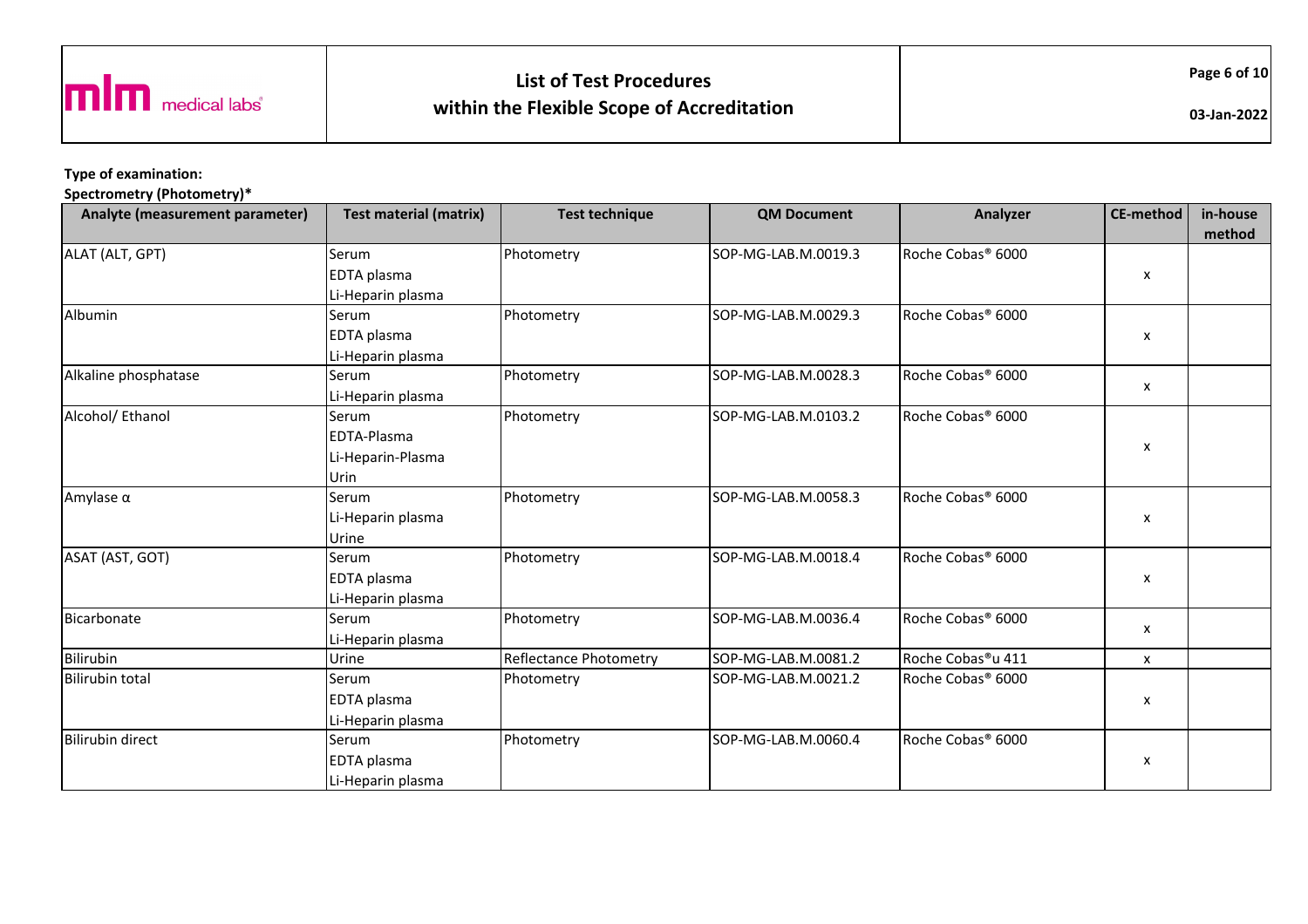

Reflectance Photometry

Roche Cobas®u 411 x

Hemoglobin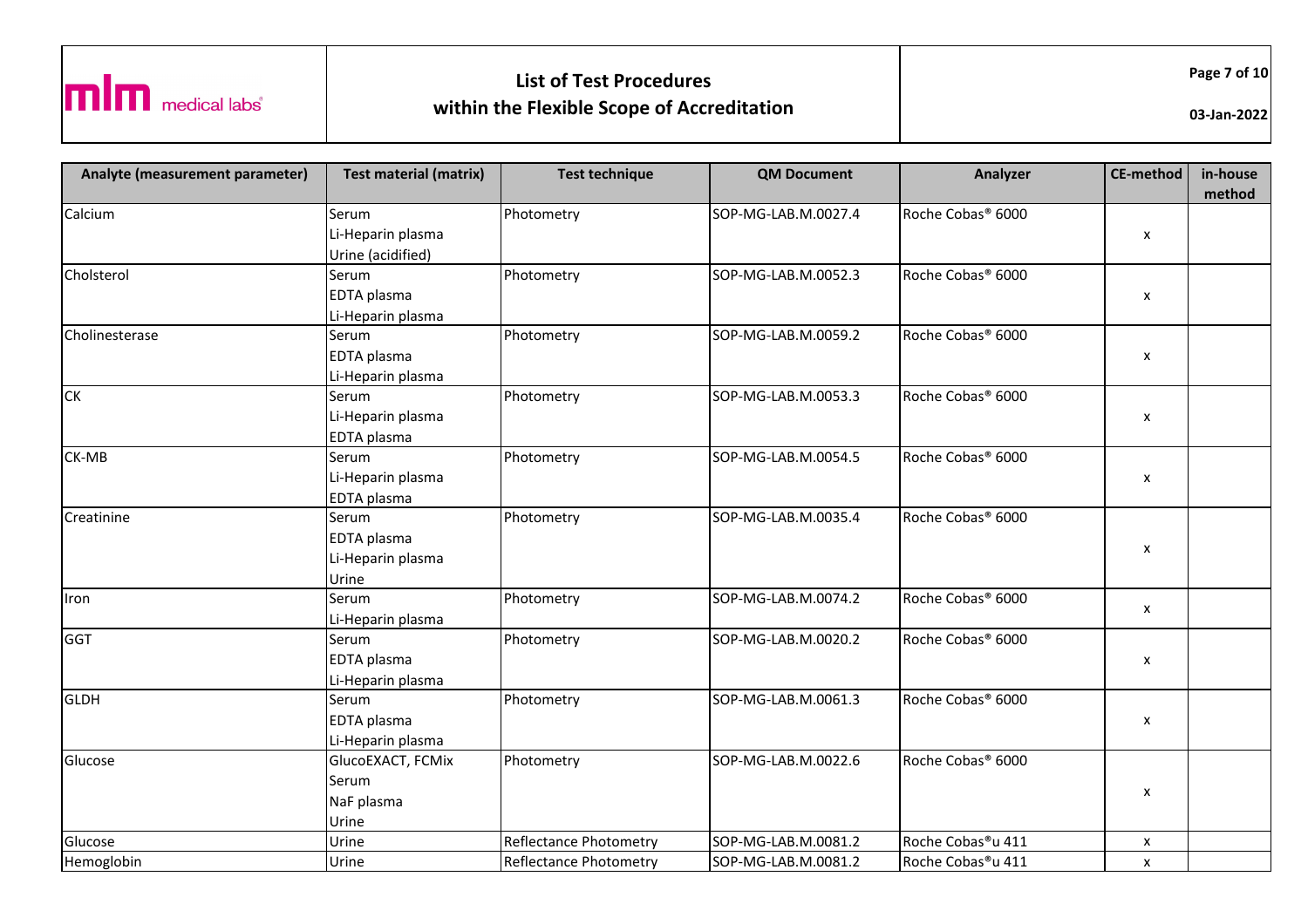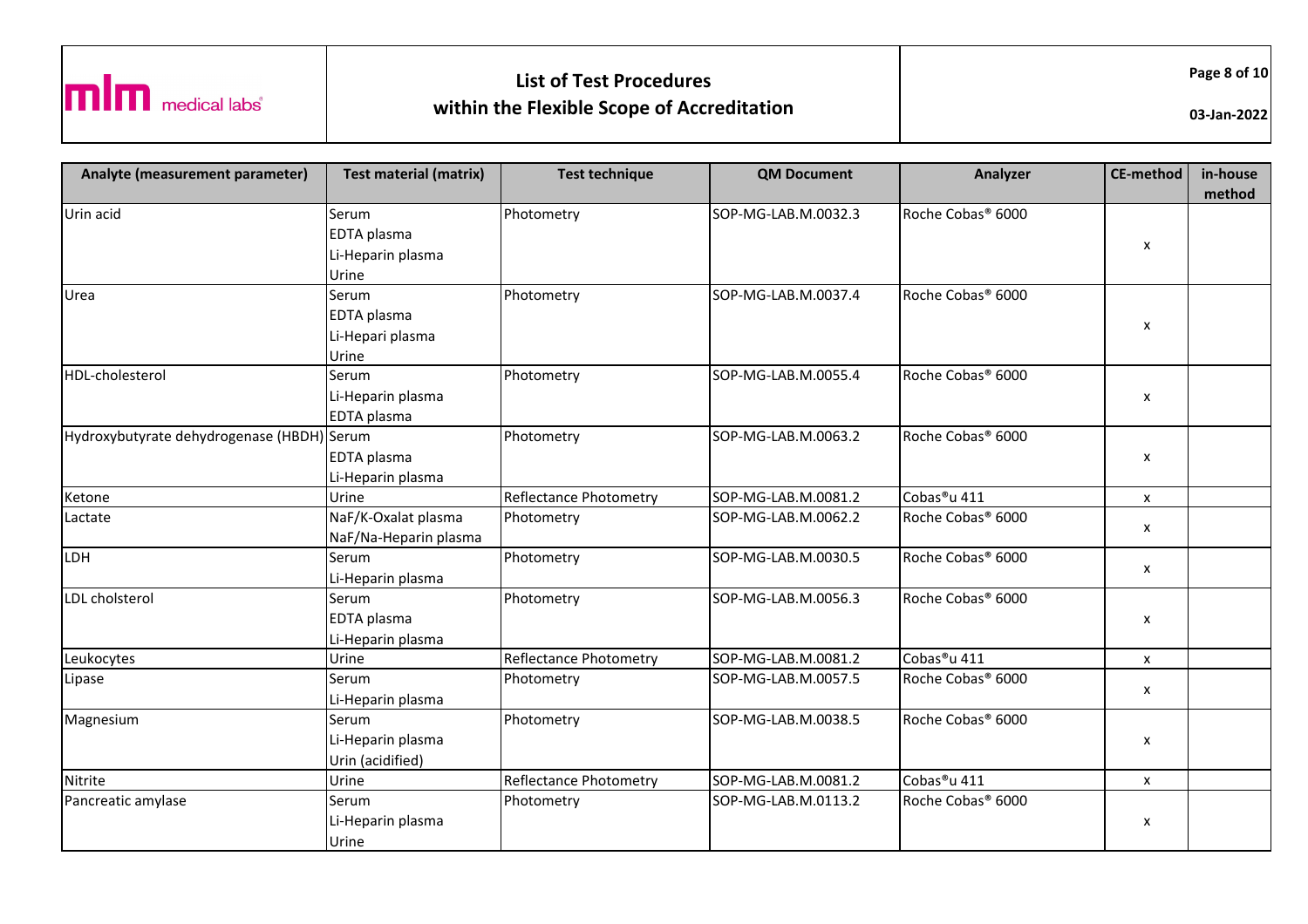

| Analyte (measurement parameter) | <b>Test material (matrix)</b> | <b>Test technique</b>         | <b>QM Document</b>   | Analyzer                      | CE-method | in-house |
|---------------------------------|-------------------------------|-------------------------------|----------------------|-------------------------------|-----------|----------|
|                                 |                               |                               |                      |                               |           | method   |
| pH value                        | Urine                         | <b>Reflectance Photometry</b> | SOP-MG-LAB.M.0081.2  | Cobas <sup>®</sup> u 411      | x         |          |
| Phosphate                       | Serum                         | Photometry                    | SOP-MG-LAB.M.0026.5  | Roche Cobas <sup>®</sup> 6000 |           |          |
|                                 | <b>EDTA</b> plasma            |                               |                      |                               |           |          |
|                                 | Li-Heparin plasma             |                               |                      |                               | x         |          |
|                                 | Urine                         |                               |                      |                               |           |          |
| Total protein                   | Serum                         | Photometry                    | ISOP-MG-LAB.M.0031.4 | Roche Cobas <sup>®</sup> 6000 |           |          |
|                                 | <b>IEDTA-Plasma</b>           |                               |                      |                               | x         |          |
|                                 | Li-Heparin-Plasma             |                               |                      |                               |           |          |
| Protein                         | Urine                         | <b>Reflectance Photometry</b> | ISOP-MG-LAB.M.0081.2 | Cobas <sup>®</sup> u 411      | x         |          |
| Specific weight                 | Urine                         | Reflectance Photometry        | SOP-MG-LAB.M.0081.2  | Cobas <sup>®</sup> u 411      | x         |          |
| Triglycerides                   | Serum                         | Photometry                    | ISOP-MG-LAB.M.0051.4 | Roche Cobas® 6000             |           |          |
|                                 | <b>EDTA</b> plasma            |                               |                      |                               | x         |          |
|                                 | Li-Heparin plasma             |                               |                      |                               |           |          |
| Urobilinogen                    | Urine                         | Reflectance Photometry        | SOP-MG-LAB.M.0081.2  | Cobas <sup>®</sup> u 411      | x         |          |

#### **Type of examination:**

## **Spectrometry (Turbidimetry)\***

| Analyte (measurement parameter) | Test material (matrix) | Test technique | <b>QM Document</b>   | Analyzer                      | l CE-method l | in-house |
|---------------------------------|------------------------|----------------|----------------------|-------------------------------|---------------|----------|
|                                 |                        |                |                      |                               |               | method   |
| <b>Albumin</b>                  | Urine                  | Turbidimetry   | ISOP-MG-LAB.M.0085.6 | Roche Cobas® 6000             |               |          |
| Protein total                   | Urine                  | Turbidimetry   | ISOP-MG-LAB.M.0112.4 | Roche Cobas® 6000             |               |          |
| Transferrin                     | Serum                  | Turbidimetry   | ISOP-MG-LAB.M.0107.3 | Roche Cobas <sup>®</sup> 6000 |               |          |
|                                 | Li-Heparin plasma      |                |                      |                               |               |          |

#### **Type of examination:**

**Spectrometry (Nephelometry / Immunnephelometry)\***

| <b>Analyte (measurement parameter)</b> | Test material (matrix) | <b>Test technique</b> | <b>QM Document</b>   | Analyzer      | <b>CE-method</b> | in-house |
|----------------------------------------|------------------------|-----------------------|----------------------|---------------|------------------|----------|
|                                        |                        |                       |                      |               |                  | method   |
| <b>Cystatin C</b>                      | Serum                  | Nephelometry          | ISOP-MG-MDL.M.0024.1 | Siemens BN II |                  |          |
|                                        | Heparin plasma         |                       |                      |               |                  |          |